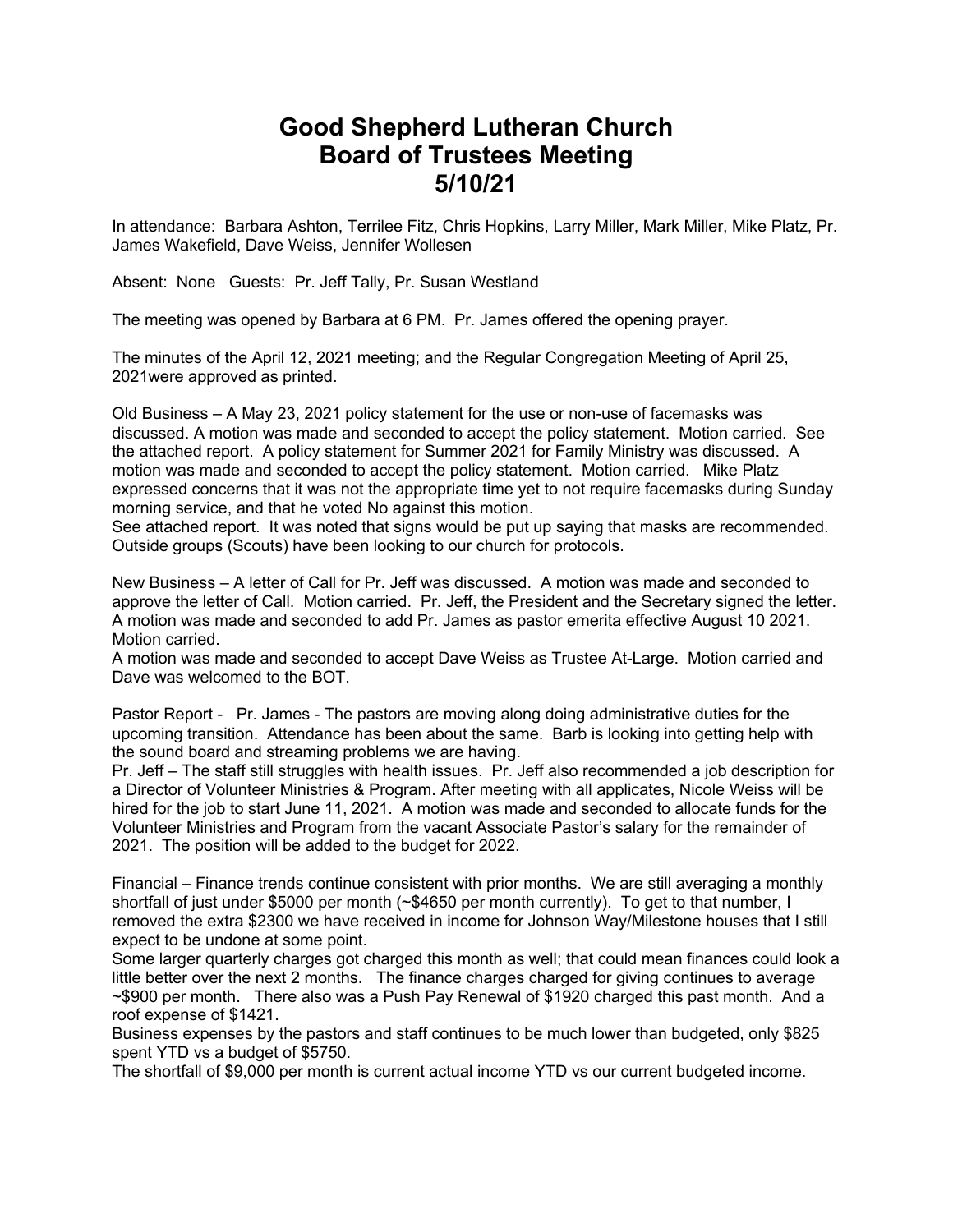A cost analysis of the custodian position is being done to determine what duties need to be hired out when Wayne retires the end of June 2021.

Human Relations – Barb reported on meetings she has had and noted that all staff evaluation have been completed.

Legal – Nothing to report

Marketing – June 6 will be CMA Sunday. There will be a blessing of bikes, bicycles and law enforcement agencies to bless the bikes. All are invited to bring their bikes for blessings.

Facilities – The front door has been repaired and the roof is done and paid for.

Mission – Nothing to report.

At Large – Nothing to report.

Next meeting is June 15. THIS IS A DAY CHANGE!

The meeting closed at 7:27 PM with prayer by Pr. Susan

Respectively Submitted, Jennifer Wollesen **Secretary**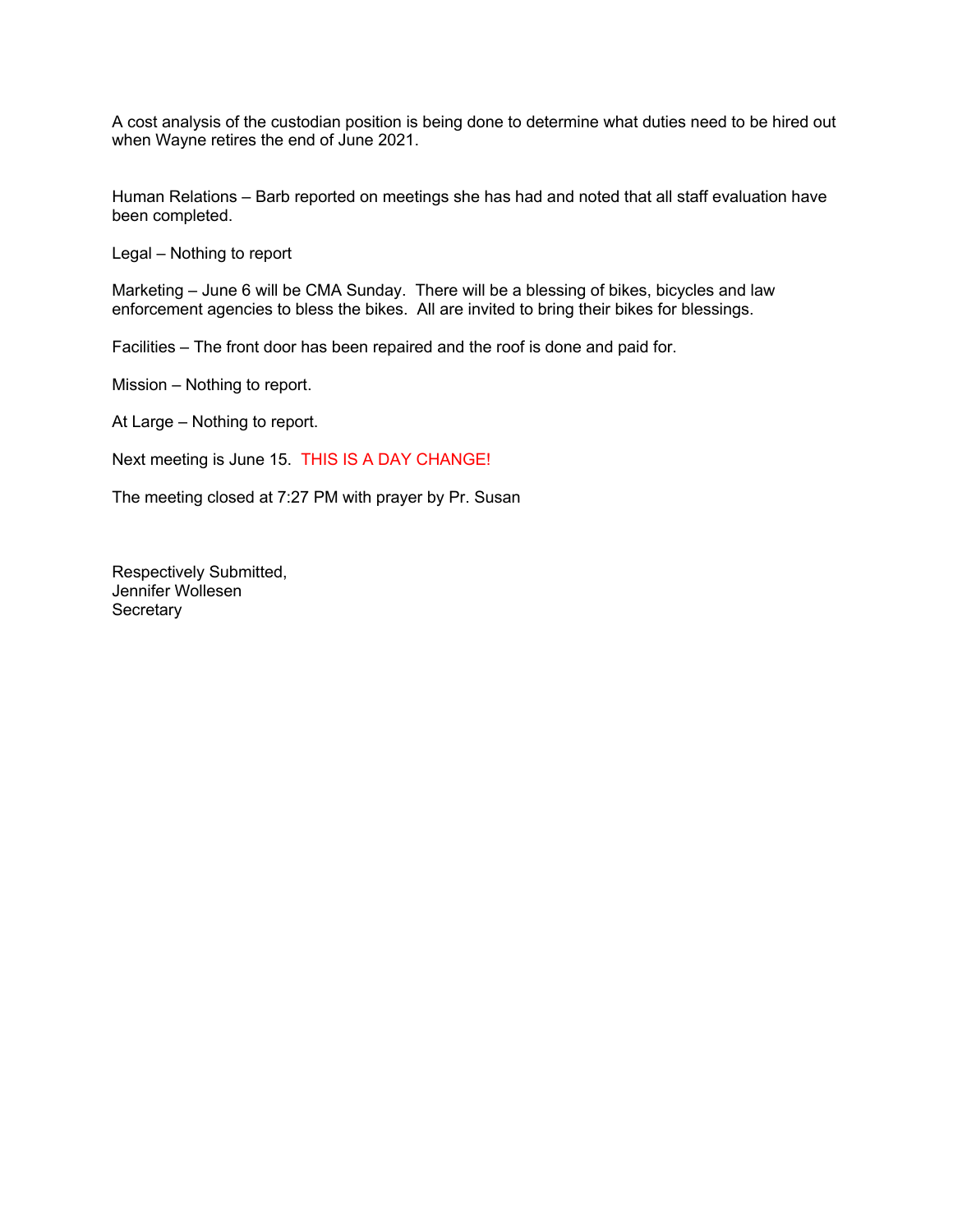#### **Covid-19 Policy Statement for Good Shepherd Lutheran Church** May 23, 2021

The Pastors, Staff, and Board of Trustees at Good Shepherd Lutheran Church want you to feel safe returning to worship and other uses of our building. We have missed you and all the joy you bring!

- 1. Beginning Sunday, May 23, 2021, facemasks will not be required to attend services in the sanctuary. The use of facemasks is still encouraged and we ask everyone to not judge others who choose to wear or not wear a facemask at GSLC. Let's be kind to one another!
- 2. SAFE AREA: If you choose to sit in the first five rows of the center section, you are required to wear a facemask and maintain physical distancing. Please ask a staff member about why this is the safest area in the sanctuary for persons concerned about contracting the virus.
- 3. Beginning Sunday, May 23, 2021, we will run the fan during services in the sanctuary and exchange 40% of the air as the air recirculates. This will significantly reduce any airborne particles, including Covid-19. This will increase our air-conditioning costs, but we believe this is our best practice in helping keep everyone safe.
- 4. Beginning Sunday, May 23, 2021, pre-registration is no longer required. We are no longer required to gather this information for contact tracing.
- 5. We are continuing to clean high touch surfaces to mitigate the spread of the virus.
- 6. Please continue to maintain physical distancing in the hallways and foyer. Facemasks are not required, because the duration of exposure is less than 15 minutes.
- 7. Please consider wearing a facemask when attending smaller meetings in the church building.

We will continue to encourage physical distancing and wearing facemasks until we have achieved herd immunity in Utah.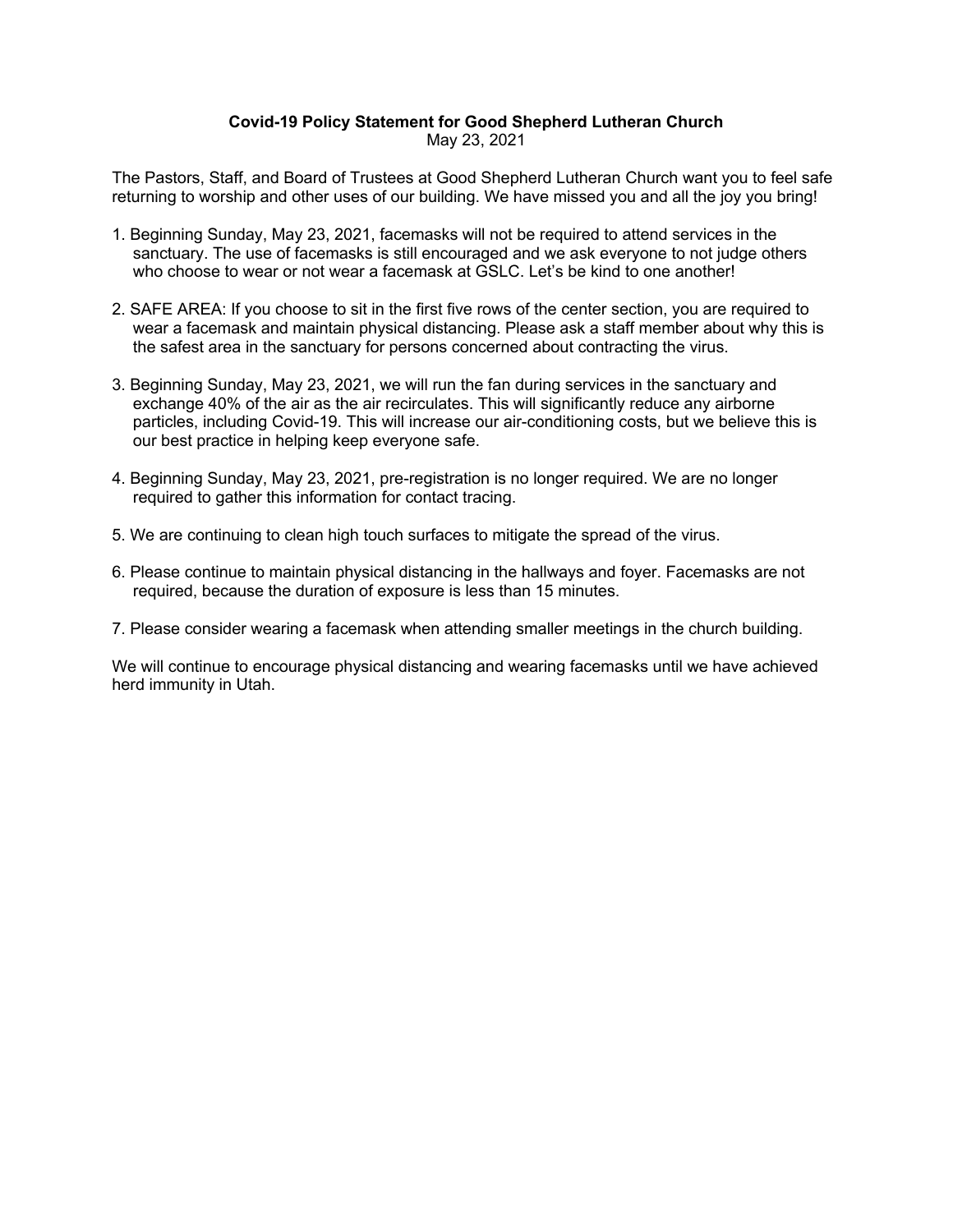# 2021 Covid Safety Plan

## Good Shepherd Family Ministry Summer 2021

In an effort to embody our values of health and safety, Good Shepherd Family Ministries will have the following policies in place during the summer of 2021. These policies will be assessed at the beginning of each month with adjustments made accordingly.

#### Children's Ministry

- 1. Weekly Children's Church
	- 1. Leader's will continue to wear masks while working with children during Children's Church
	- 2. Mask use by children that participate in Children's Church will be determined by the parents of the child. All children will be welcome to participate. i. Children that choose to wear a mask will not be asked to remove their masks for activities, discussions or other times of sharing during Children's Church
	- 3. Tables, chairs, and other touch surfaces will be cleaned and disinfected before and after use at Children's Church
	- 4. Hand sanitizer will be available
	- 5. Families are asked to keep their children home if they are ill or have any Covid symptoms such as fever, shortness of breath or cough.

Youth Ministry

- 1. Weekly youth group gatherings (COMMUNITY)
	- a. Online youth group Bible study will continue to be offered for those students that prefer to meet online. Time and day to be determined
	- b. In person gatherings will be offered weekly
		- i. Leaders will continue to wear masks while working with students during youth ministry events and activities.
		- ii. Leaders may choose to go without a mask outside as long as a physical distance of 3' is maintained.
		- iii. Students will be asked to wear a mask indoors and/or when physical distance is not possible.
		- iv. Whenever possible youth ministry events and gatherings will take place outside
		- v. Tables, chairs, and other touch surfaces will be cleaned and disinfected before and after use at all youth events.
		- vi. Hand sanitizer will be available.
	- c. Families are asked to keep their children home if they are ill or have any Covid symptoms such as fever, shortness of breath or cough.
- 2. Youth Summer Mission Trip (July 4-9)
	- 1. Policies put in place by YouthWorks during our week of summer camp will be observed by Good Shepherd Youth Ministry. All policies regarding masks, health checks, etc are put in place by YouthWorks and can be found here: COVID-Proofing Trips
	- 2. Rapid Covid-19 Tests will be made available and will be used with parental approval during the mission trip if any student or leader exhibits any symptoms while on the mission trip.

### Youth Summer Camp (July 14-18)

a. Policies put in place by Big Canyon during our week of summer camp will be observed by